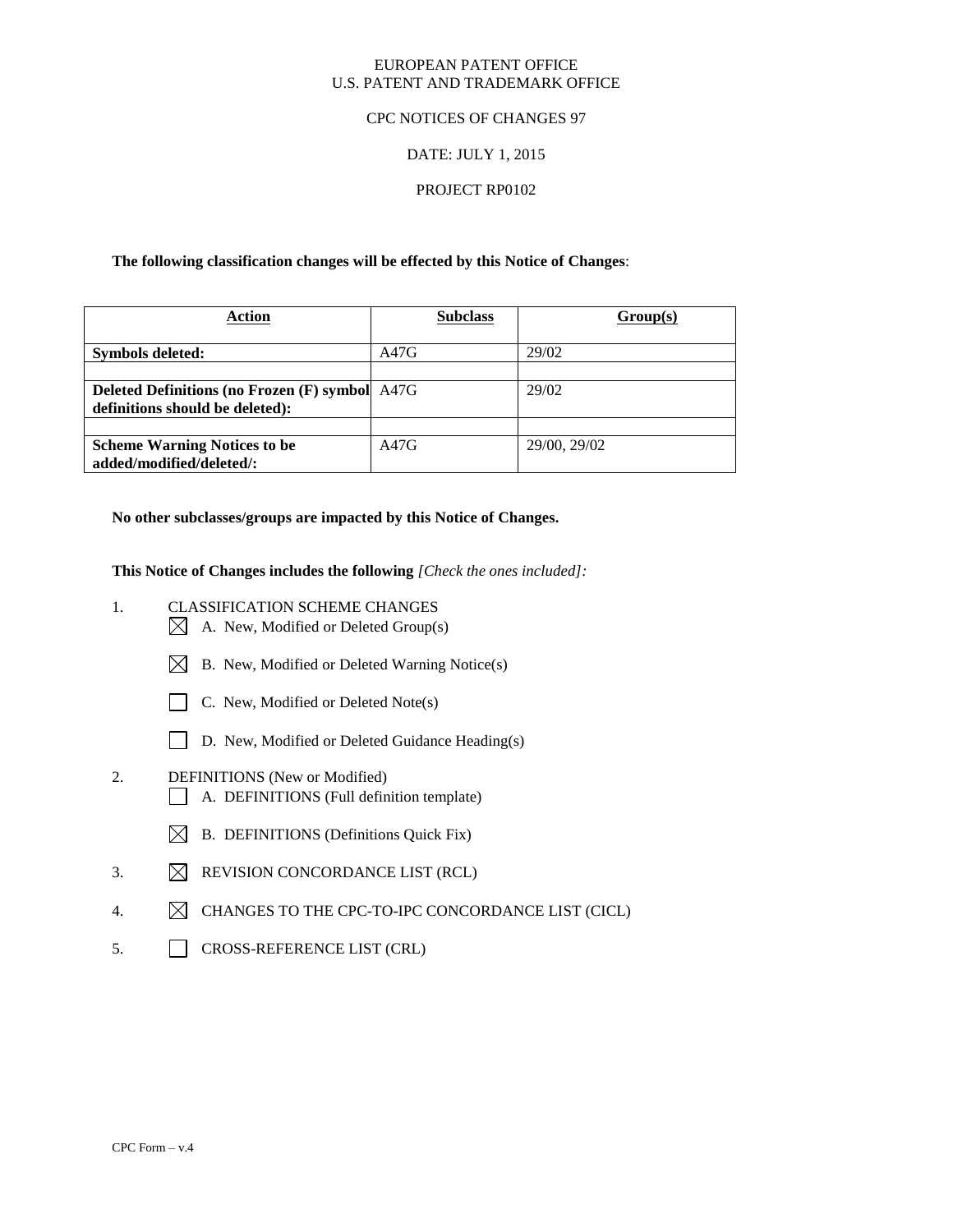# DATE: JULY 1, 2015

### PROJECT RP0102

# 1. CLASSIFICATION SCHEME CHANGES

# A. New, Modified or Deleted Group(s)

#### **SUBCLASS A47G – TITLE HOUSEHOLD OR TABLE EQUIPMENT (book-ends A47B5/00; knives B26B)**

| Type* | <b>Symbol</b> | Indent<br><b>Level</b><br><b>Number</b><br>of dots<br>(e.g. 0, 1, | Title<br>(new or modified)<br>"CPC only" text should normally be<br>enclosed in {curly brackets}** | Transferred to <sup>#</sup>                                          |
|-------|---------------|-------------------------------------------------------------------|----------------------------------------------------------------------------------------------------|----------------------------------------------------------------------|
|       | A47G29/00     |                                                                   |                                                                                                    |                                                                      |
| D     | A47G29/02     |                                                                   |                                                                                                    | <administrative to<br="" transfer="">A47B97/001&gt;</administrative> |

\*N = new entries where reclassification into entries is involved; C = entries with modified file scope where reclassification of documents from the entries is involved;  $Q =$  new entries which are firstly populated with documents via administrative transfers from deleted (D) entries. Afterwards, the transferred documents into the Q entry will either stay or be moved to more appropriate entries, as determined by intellectual reclassification; E= existing entries with enlarged file scope, which receive documents from C or D entries, e.g. when a limiting reference is removed from the entry title;  $M =$  entries with no change to the file scope (no reclassification);  $D =$  deleted entries;  $F =$  frozen entries will be deleted once reclassification of documents from the entries is completed;  $U =$  entries that are unchanged.

- \*\*No {curly brackets} are used for titles in CPC only subclasses, e.g. C12Y, A23Y; 2000 series symbol titles of groups found at the end of schemes (orthogonal codes); or the Y section titles. The {curly brackets} are used for 2000 series symbol titles found interspersed throughout the main trunk schemes (breakdown codes).
- For U groups, the minimum requirement is to include the U group located immediately prior to the N group or N group array, in order to show the N group hierarchy and improve the readability and understanding of the scheme. Always include the symbol, indent level and title of the U group in the table above.
- All entry types should be included in the scheme changes table above for better understanding of the overall scheme change picture. Symbol, indent level, and title are required for all types except "D" which requires only a symbol.
- #"Transferred to" column must be completed for all C, D, and O type entries.
- When multiple symbols are included in the "Transferred to" column, avoid using ranges of symbols in order to be as precise as possible.
- For administrative transfer of documents, the following text should be used: "< administrative transfer to XX>" or "<administrative transfer to XX and YY simultaneously>" when administrative transfer of the same documents is to more than one place.
- Administrative transfer to main trunk groups is assumed to be "invention information", unless otherwise indicated, and to 2000 series groups is assumed to be "additional information".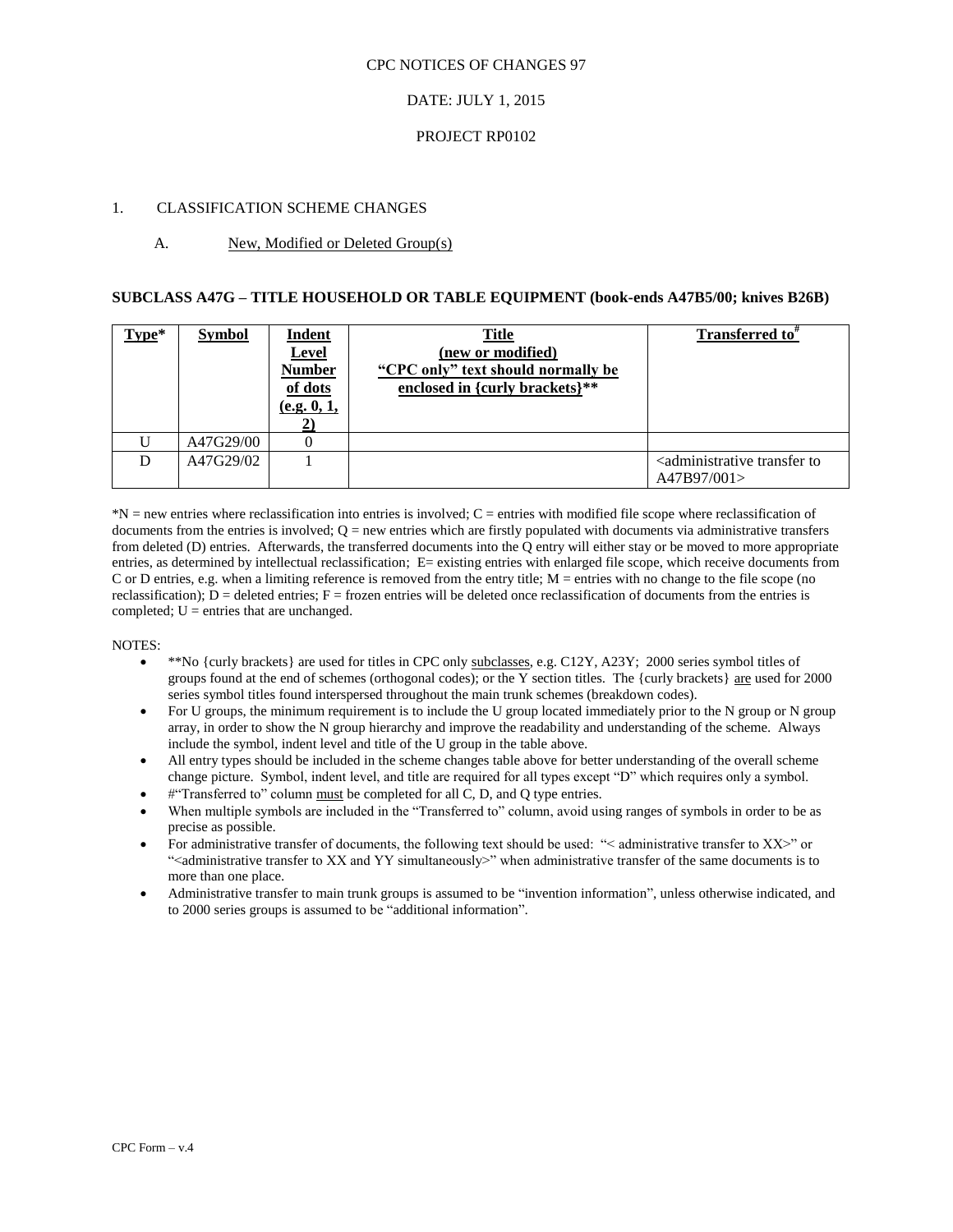# DATE: JULY 1, 2015

### PROJECT RP0102

# B. New, Modified or Deleted Warning notice(s)

# **SUBCLASS A47G – TITLE HOUSEHOLD OR TABLE EQUIPMENT (book-ends A47B5/00; knives B26B)**

| Type* | Location  | <b>Old Warning notice</b>                                                                                                                                            | <b>New/Modified Warning notice</b>                                                                                                                                                               |
|-------|-----------|----------------------------------------------------------------------------------------------------------------------------------------------------------------------|--------------------------------------------------------------------------------------------------------------------------------------------------------------------------------------------------|
| N     | A47G29/00 |                                                                                                                                                                      | <b>WARNING</b><br>The following IPC group is not used in the CPC<br>scheme. Subject matter covered by this group is<br>classified in the following CPC group:<br>A47G29/02 covered by A47B97/001 |
| D     | A47G29/02 | <b>WARNING</b><br>This group is no longer<br>used for classification.<br>Documents are in the<br>process of being<br>reorganized to groups<br>A47B97/001 or B43B1/04 |                                                                                                                                                                                                  |

 $N = new warning, M = modified warning, D = deleted warning$ 

NOTE: The "Location" column only requires the symbol PRIOR to the location of the warning. No further directions such as "before" or "after" are required.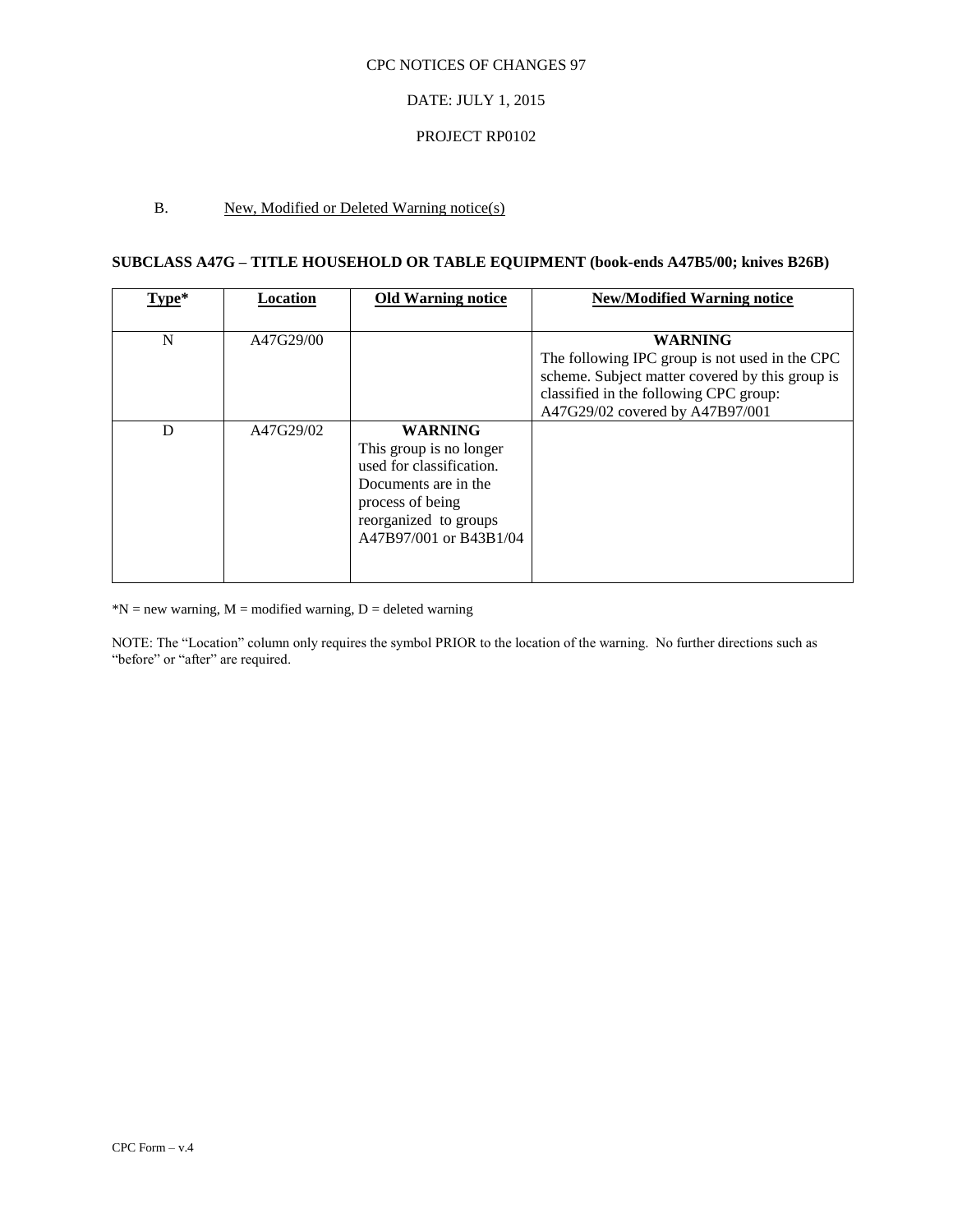# DATE: JULY 1, 2015

# PROJECT RP0102

# 2. B. DEFINITIONS QUICK FIX

| <b>Symbol</b> | <b>Location of change</b><br>(e.g., section title) | Existing reference symbol or text | <b>Action: New symbol: New text</b> |
|---------------|----------------------------------------------------|-----------------------------------|-------------------------------------|
| A47G29/02     | Entire definition                                  |                                   | <b>DELETE</b>                       |

- The table above is used for corrections or modifications to existing definitions, e.g. delete an entire definition or part thereof; propose new wording or modify wording of a section, change the symbol the definition is associated with, change or delete a reference symbol, etc.
- $\bullet$  Do not delete (F) symbol definitions.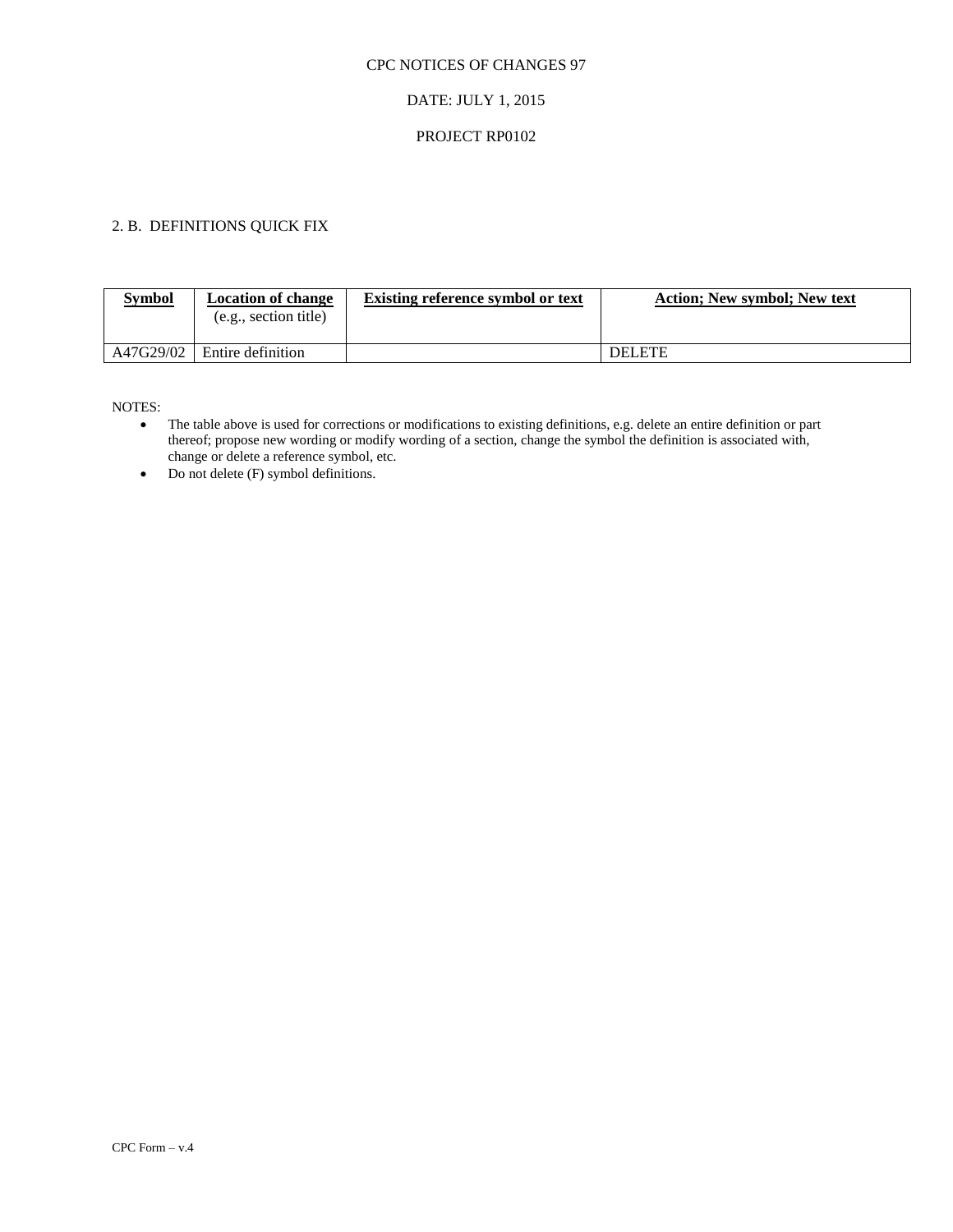# DATE: JULY 1, 2015

### PROJECT RP0102

# 3. REVISION CONCORDANCE LIST (RCL)

| Type* | From CPC Symbol (existing) | To CPC Symbol(s)                                                     |
|-------|----------------------------|----------------------------------------------------------------------|
|       | A47G29/02                  | <administrative to<br="" transfer="">A47B97/001&gt;</administrative> |

 $*C$  = entries with modified file scope where reclassification of documents from the entries is involved;  $Q$  = new entries which are firstly populated with documents via administrative transfers from deleted (D) entries. Afterwards, the transferred documents into the Q entry will either stay or be moved to more appropriate entries, as determined by intellectual reclassification;  $D =$ deleted entries.

- Only C, D, and Q type entries are included in the table above.
- When multiple symbols are included in the "To" column, avoid using ranges of symbols in order to be as precise as possible.
- For administrative transfer of documents, the following text should be used: "< administrative transfer to XX>" or ">
"<administrative transfer to XX and YY simultaneously>" when administrative transfer of the same documents is to more than one place.
- Administrative transfer to main trunk groups is assumed to be "invention information", unless otherwise indicated, and to 2000 series groups is assumed to be "additional information".